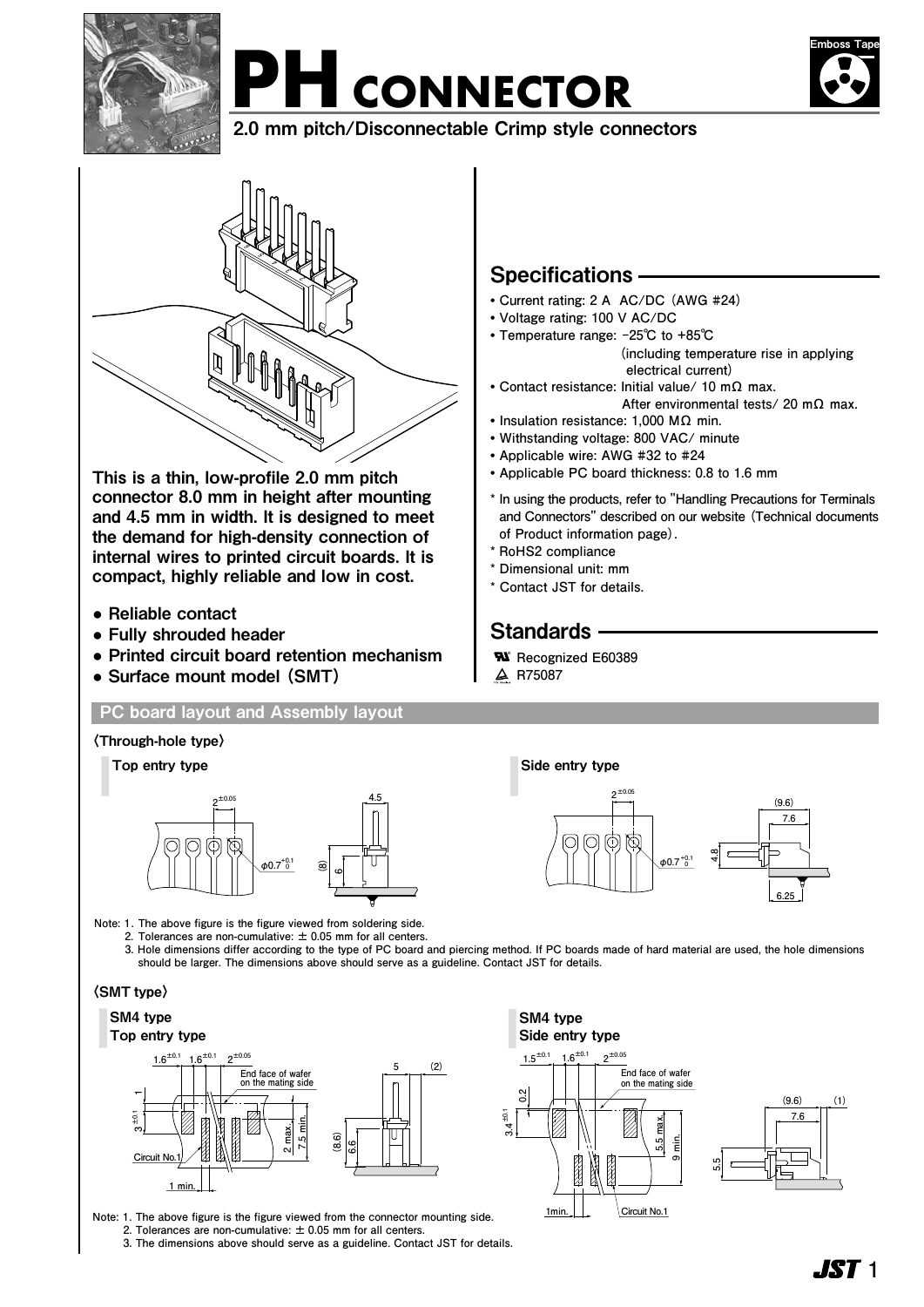# **PH CONNECTOR PH CONNECTOR**

#### **Contact**



| Contact | <b>Crimping</b>         |                  |                 |                            |                  |
|---------|-------------------------|------------------|-----------------|----------------------------|------------------|
|         | machine                 | Crimp applicator | Dies            | Crimp applicator with dies |                  |
|         | SPH-002T-P0.5S          |                  | MKS-L           | MK/SPH-002-05S             | APLMK SPH002-05S |
|         | SPH-002T-P0.5L   AP-K2N |                  |                 | MK/SPH-002-05L             | APLMK SPH002-05L |
|         | SPH-004T-P0.5S          |                  | <b>MKS-L-10</b> | MK/SPH-002-05S             | APLMK SPH004-05S |

**Note: Contact JST for fully automatic crimping applicator.**

#### **Housing**



| Model No.                  |                  | $Q'$ ty/ |                      |        |  |  |  |
|----------------------------|------------------|----------|----------------------|--------|--|--|--|
|                            | mm <sup>2</sup>  | AWG#     | Insulation O.D. (mm) | reel   |  |  |  |
| SPH-002T-P0.5S             | 0.05 to 0.22     | 30 to 24 | 0.8 to 1.5           |        |  |  |  |
| SPH-002T-P0.5L             | $0.08$ to $0.22$ | 28 to 24 | $0.8$ to $1.5$       | 8,000  |  |  |  |
| SPH-004T-P0.5S             | 0.032 to 0.08    | 32 to 28 | $0.5$ to $0.9$       | 10.000 |  |  |  |
|                            |                  |          |                      |        |  |  |  |
| <b>Material and Finish</b> |                  |          |                      |        |  |  |  |

**Phosphor bronze, tin-plated (reflow treatment)**

#### RoHS2 compliance

**Note: 1. Contact JST for gold-plated products.**

 **2. SPH-002T-P0.5L is low-insertion force type contact, for easier insertion/ withdrawal, which would be less resistant to the vibration. The crimp height is different from the standard.**

 **3. Contact JST for details.**

| No. of         |               | Dimensions (mm) | $Q'$ ty/ |       |
|----------------|---------------|-----------------|----------|-------|
| circuits       | Model No.     | A               | B        | bag   |
| $\overline{2}$ | <b>PHR-2</b>  | 2.0             | 5.8      | 2,000 |
| 3              | PHR-3         | 4.0             | 7.8      | 2,000 |
| 4              | PHR-4         | 6.0             | 9.8      | 2,000 |
| 5              | PHR-5         | 8.0             | 11.8     | 2,000 |
| 6              | PHR-6         | 10.0            | 13.8     | 2,000 |
| $\overline{7}$ | PHR-7         | 12.0            | 15.8     | 2,000 |
| 8              | PHR-8         | 14.0            | 17.8     | 1,000 |
| 9              | PHR-9         | 16.0            | 19.8     | 1,000 |
| 10             | <b>PHR-10</b> | 18.0            | 21.8     | 1,000 |
| 11             | <b>PHR-11</b> | 20.0            | 23.8     | 1,000 |
| 12             | <b>PHR-12</b> | 22.0            | 25.8     | 1,000 |
| 13             | <b>PHR-13</b> | 24.0            | 27.8     | 1,000 |
| 14             | <b>PHR-14</b> | 26.0            | 29.8     | 1,000 |
| 15             | <b>PHR-15</b> | 28.0            | 31.8     | 1,000 |
| 16             | <b>PHR-16</b> | 30.0            | 33.8     | 1,000 |
|                |               |                 |          |       |

**Material and Finish**

**PA 66, UL94V-0, natural (white)**

RoHS2 compliance

#### Header



| No. of                                                                                                   | Model No.         | Dimensions (mm) |      | $Q'$ ty/box |       |                                |
|----------------------------------------------------------------------------------------------------------|-------------------|-----------------|------|-------------|-------|--------------------------------|
| circuits                                                                                                 | Top entry type    | Side entry type | A    | в           |       | Top entry type Side entry type |
| $\overline{c}$                                                                                           | B2B PH K S        | S2B-PH-K-S      | 2.0  | 5.9         | 1,000 | 1,000                          |
| 3                                                                                                        | B3B-PH-K-S        | S3B PH-K-S      | 4.0  | 7.9         | 1,000 | 1,000                          |
| 4                                                                                                        | B4B-PH-K-S        | S4B-PH-K-S      | 6.0  | 9.9         | 1,000 | 500                            |
| 5                                                                                                        | B5B-PH-K-S        | S5B-PH-K-S      | 8.0  | 11.9        | 1,000 | 500                            |
| 6                                                                                                        | <b>B6B PH K S</b> | S6B PH K S      | 10.0 | 13.9        | 1,000 | 500                            |
| 7                                                                                                        | B7B-PH-K-S        | S7B PH K-S      | 12.0 | 15.9        | 500   | 500                            |
| 8                                                                                                        | B8B-PH-K-S        | S8B-PH-K-S      | 14.0 | 17.9        | 500   | 250                            |
| 9                                                                                                        | <b>B9B PH K S</b> | S9B PH K S      | 16.0 | 19.9        | 500   | 250                            |
| 10                                                                                                       | B10B-PH-K-S       | S10B-PH-K-S     | 18.0 | 21.9        | 500   | 250                            |
| 11                                                                                                       | B11B-PH-K-S       | S11B PH K S     | 20.0 | 23.9        | 500   | 250                            |
| 12                                                                                                       | B12B-PH K-S       | S12B-PH-K-S     | 22.0 | 25.9        | 400   | 250                            |
| 13                                                                                                       | B13B-PH-K-S       | S13B-PH-K-S     | 24.0 | 27.9        | 250   | 250                            |
| 14                                                                                                       | B14B-PH-K-S       | S14B-PH-K-S     | 26.0 | 29.9        | 250   | 250                            |
| 15                                                                                                       | B15B PH K S       | S15B-PH-K-S     | 28.0 | 31.9        | 250   | 200                            |
| 16                                                                                                       | B16B-PH-K-S       | S16B-PH-K-S     | 30.0 | 33.9        | 250   | 200                            |
| <b>Material and Finish</b>                                                                               |                   |                 |      |             |       |                                |
| Post: Brass, copper-undercoated, tin-plated (reflow treatment)<br>Wafer: PA 66, UL94V-0, natural (white) |                   |                 |      |             |       |                                |

RoHS2 compliance **This product displays (LF)(SN) on a label.**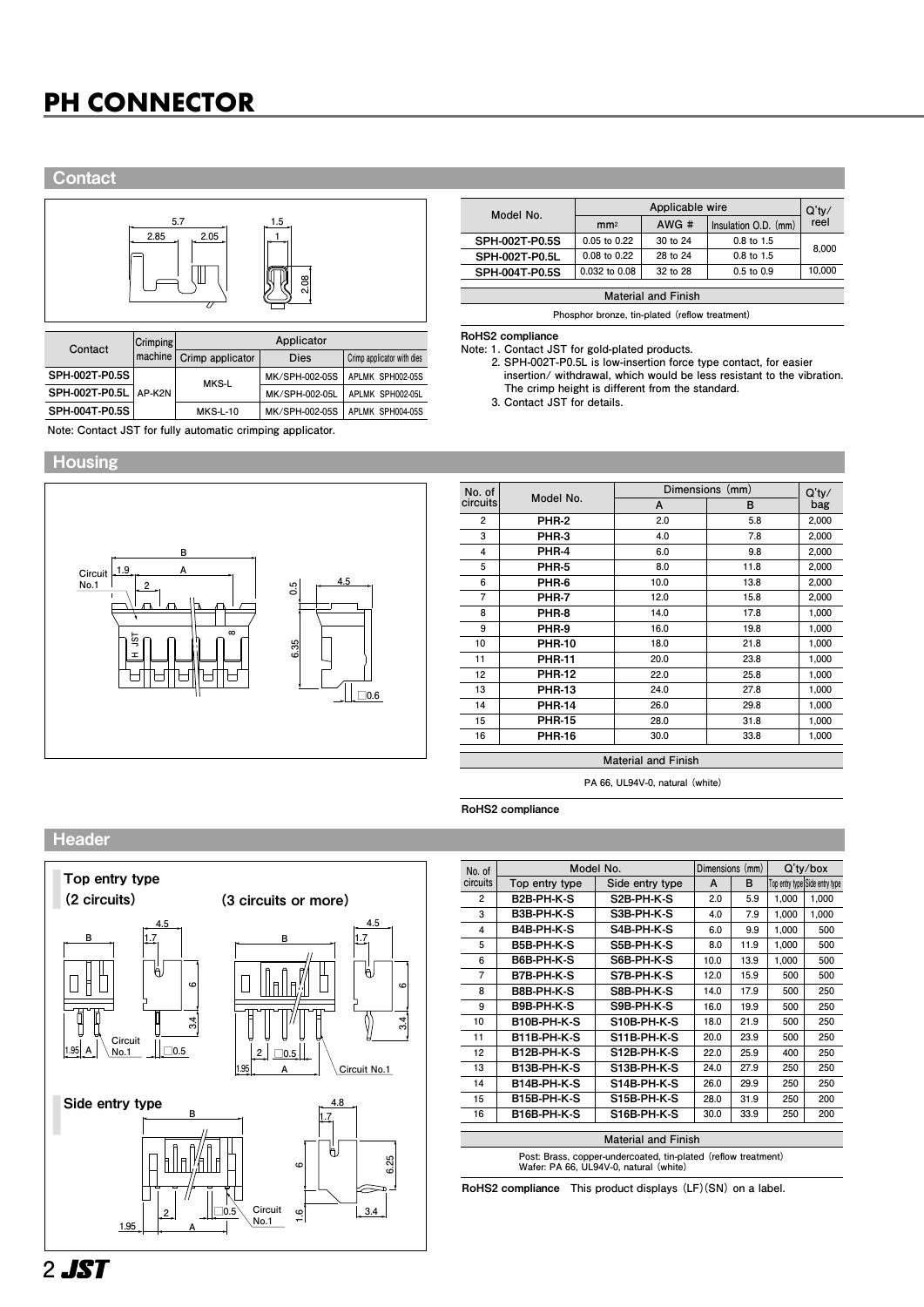# **PH CONNECTOR PH CONNECTOR PH CONNECTORPH CONNECTOR**

#### **Header (Low insertion force type)**



| No. of                     |                             | Model No.                                                             | Dimensions (mm) |      | $Q'$ ty/box |                                |
|----------------------------|-----------------------------|-----------------------------------------------------------------------|-----------------|------|-------------|--------------------------------|
| circuits                   | Top entry type              | Side entry type                                                       | A               | B    |             | Top entry type Side entry type |
| 2                          | B <sub>2</sub> B-PH-KL      | S2B-PH-KL                                                             | 2.0             | 5.9  | 1,000       | 1,000                          |
| 3                          | B3B-PH-KL                   | S3B-PH-KL                                                             | 4.0             | 7.9  | 1,000       | 1,000                          |
| 4                          | B4B-PH-KL                   | S4B-PH-KL                                                             | 6.0             | 9.9  | 1,000       | 500                            |
| 5                          | <b>B5B-PH-KL</b>            | S5B-PH-KL                                                             | 8.0             | 11.9 | 1,000       | 500                            |
| 6                          | B6B-PH-KL                   | S6B-PH-KL                                                             | 10.0            | 13.9 | 1,000       | 500                            |
| 7                          | B7B-PH-KL                   | S7B-PH-KL                                                             | 12.0            | 15.9 | 500         | 500                            |
| 8                          | B8B-PH-KL                   | S8B-PH-KL                                                             | 14.0            | 17.9 | 500         | 250                            |
| 9                          | B9B-PH-KL                   | S9B-PH-KL                                                             | 16.0            | 19.9 | 500         | 250                            |
| 10                         | B10B PH KL                  | S10B-PH-KL                                                            | 18.0            | 21.9 | 500         | 250                            |
| 11                         | B11B-PH-KL                  | S11B-PH-KL                                                            | 20.0            | 23.9 | 500         | 250                            |
| 12                         | B12B-PH-KL                  | S12B-PH-KL                                                            | 22.0            | 25.9 | 400         | 250                            |
| 13                         | <b>B13B PH KL</b>           | S13B-PH-KL                                                            | 24.0            | 27.9 | 250         | 250                            |
| 14                         | B14B-PH-KL                  | S14B-PH-KL                                                            | 26.0            | 29.9 | 250         | 200                            |
| 15                         | B15B-PH-KL                  | S15B-PH-KL                                                            | 28.0            | 31.9 | 250         | 200                            |
| 16                         | B16B-PH-KL                  | S16B-PH-KL                                                            | 30.0            | 33.9 | 250         | 200                            |
| <b>Material and Finish</b> |                             |                                                                       |                 |      |             |                                |
|                            | Wafer: PA 66, UL94V-0, gray | Post: Copper alloy, copper-undercoated, tin-plated (reflow treatment) |                 |      |             |                                |

RoHS2 compliance **This product displays (LF)(SN) on a label.**

#### Header (SMT type)



| No. of<br>circuits<br>2    | Top entry type       |                 |      |                |                 |                  |
|----------------------------|----------------------|-----------------|------|----------------|-----------------|------------------|
|                            |                      |                 | A    | в              |                 | $Q'$ ty/<br>reel |
|                            |                      | Side entry type |      | Top entry type | Side entry type |                  |
|                            | B2B-PH-SM4-TB        | S2B-PH-SM4-TB   | 2.0  | 7.95           | 7.9             | 1,000            |
| 3                          | B3B-PH-SM4-TB        | S3B-PH-SM4-TB   | 4.0  | 9.95           | 9.9             | 1,000            |
| 4                          | <b>B4B-PH-SM4-TB</b> | S4B-PH-SM4-TB   | 6.0  | 11.95          | 11.9            | 1,000            |
| 5                          | B5B-PH-SM4-TB        | S5B-PH-SM4-TB   | 8.0  | 13.95          | 13.9            | 1,000            |
| 6                          | B6B-PH-SM4-TB        | S6B-PH-SM4-TB   | 10.0 | 15.95          | 15.9            | 1,000            |
| 7                          | <b>B7B-PH-SM4-TB</b> | S7B-PH-SM4-TB   | 12.0 | 17.95          | 17.9            | 1,000            |
| 8                          | B8B-PH-SM4-TB        | S8B-PH-SM4-TB   | 14.0 | 19.95          | 19.9            | 1,000            |
| 9                          | B9B-PH-SM4-TB        | S9B-PH-SM4-TB   | 16.0 | 21.95          | 21.9            | 1,000            |
| 10                         | B10B-PH-SM4-TB       | S10B-PH-SM4-TB  | 18.0 | 23.95          | 23.9            | 1,000            |
| 11                         | B11B-PH-SM4-TB       | S11B-PH-SM4-TB  | 20.0 | 25.95          | 25.9            | 1,000            |
| 12                         | B12B-PH-SM4-TB       | S12B-PH-SM4-TB  | 22.0 | 27.95          | 27.9            | 1,000            |
| 13                         | B13B-PH-SM4-TB       | S13B-PH-SM4-TB  | 24.0 | 29.95          | 29.9            | 1,000            |
| 14                         | B14B-PH-SM4-TB       | S14B-PH-SM4-TB  | 26.0 | 31.95          | 31.9            | 1,000            |
| 15                         | B15B-PH-SM4-TB       | S15B-PH-SM4-TB  | 28.0 | 33.95          | 33.9            | 1,000            |
| 16                         | B16B-PH-SM4-TB       |                 | 30.0 | 35.95          |                 | 1,000            |
| <b>Material and Finish</b> |                      |                 |      |                |                 |                  |

**Post: Copper alloy, copper-undercoated, tin-plated (reflow treatment) Wafer: PA, UL94V-0, natural (ivory) Solder tab: Brass, copper-undercoated, tin-plated (reflow treatment)**

RoHS2 compliance **This product displays (LF)(SN) on a label. Note: Contact JST for the top entry type headers with suction cap.**